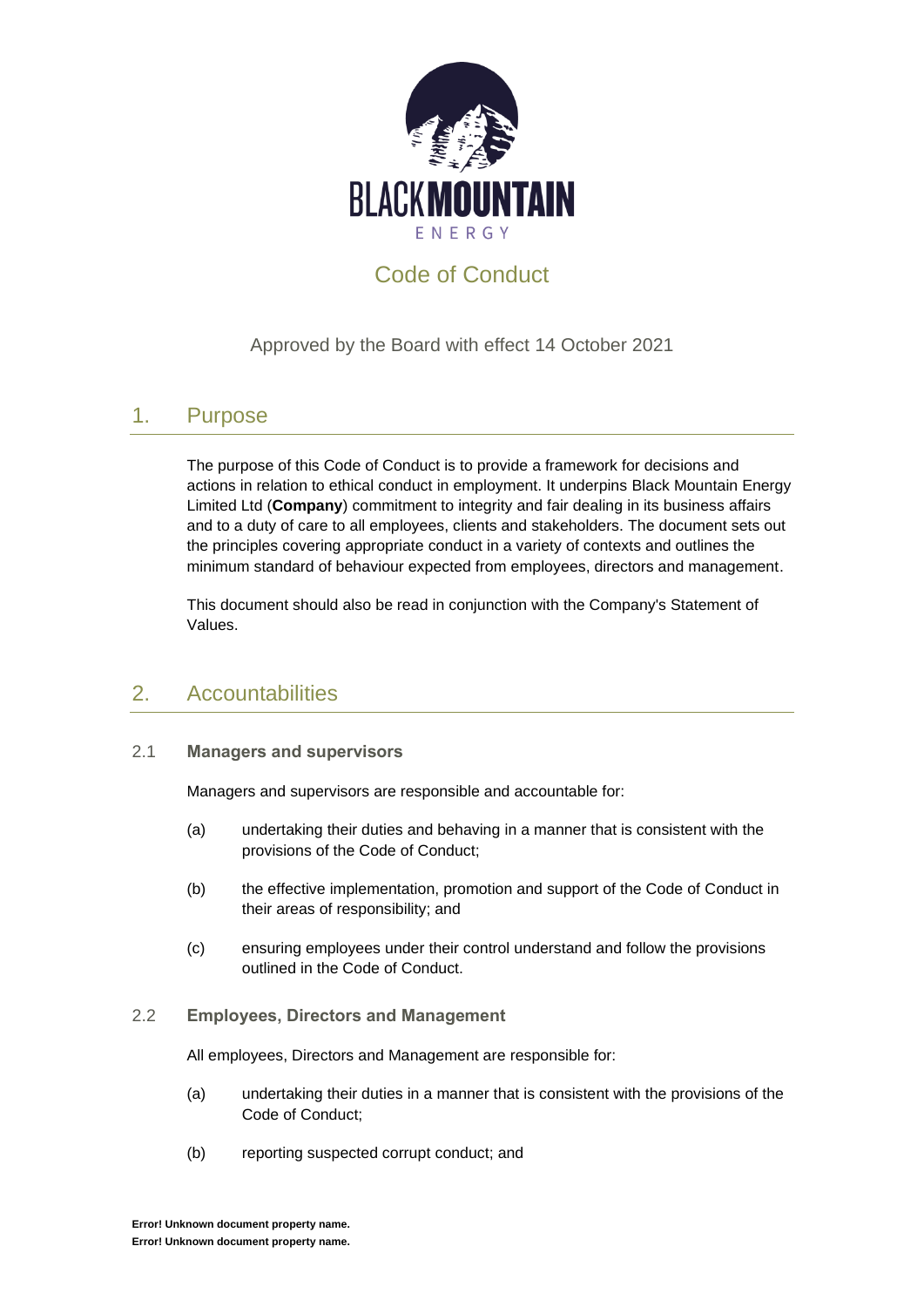(c) reporting any departure from the Code of Conduct by themselves or others.

#### 3. Personal and professional behaviour

When carrying out your duties, you should:

- (a) behave honestly and with integrity and report other employees who are behaving dishonestly;
- (b) act in accordance with the Company's values;
- (c) act ethically and responsibly;
- (d) carry out your work with integrity and to a high standard and in particular, commit to the Company's policy of producing quality goods and services;
- (e) operate within the law at all times;
- (f) follow the policies of the Company; and
- (g) act in an appropriate business-like manner when representing the Company in public forums.

### 4. Conflict of interest

Potential for conflict of interest arises when it is likely that you could be influenced, or it could be perceived that you are influenced by a personal interest when carrying out your duties. Conflicts of interest that lead to biased decision making may constitute corrupt conduct.

- (a) Some situations that may give rise to a conflict of interest include situations where you have:
	- (i) financial interests in a matter the Company deals with or you are aware that your friends or relatives have a financial interest in the matter;
	- (ii) directorships/management of outside organisations;
	- (iii) membership of boards of outside organisations;
	- (iv) personal relationships with people the Company is dealing with which go beyond the level of a professional working relationship;
	- (v) secondary employment, business, commercial, or other activities outside of the workplace which impacts on your duty and obligations to the Company;
	- (vi) access to information that can be used for personal gain; and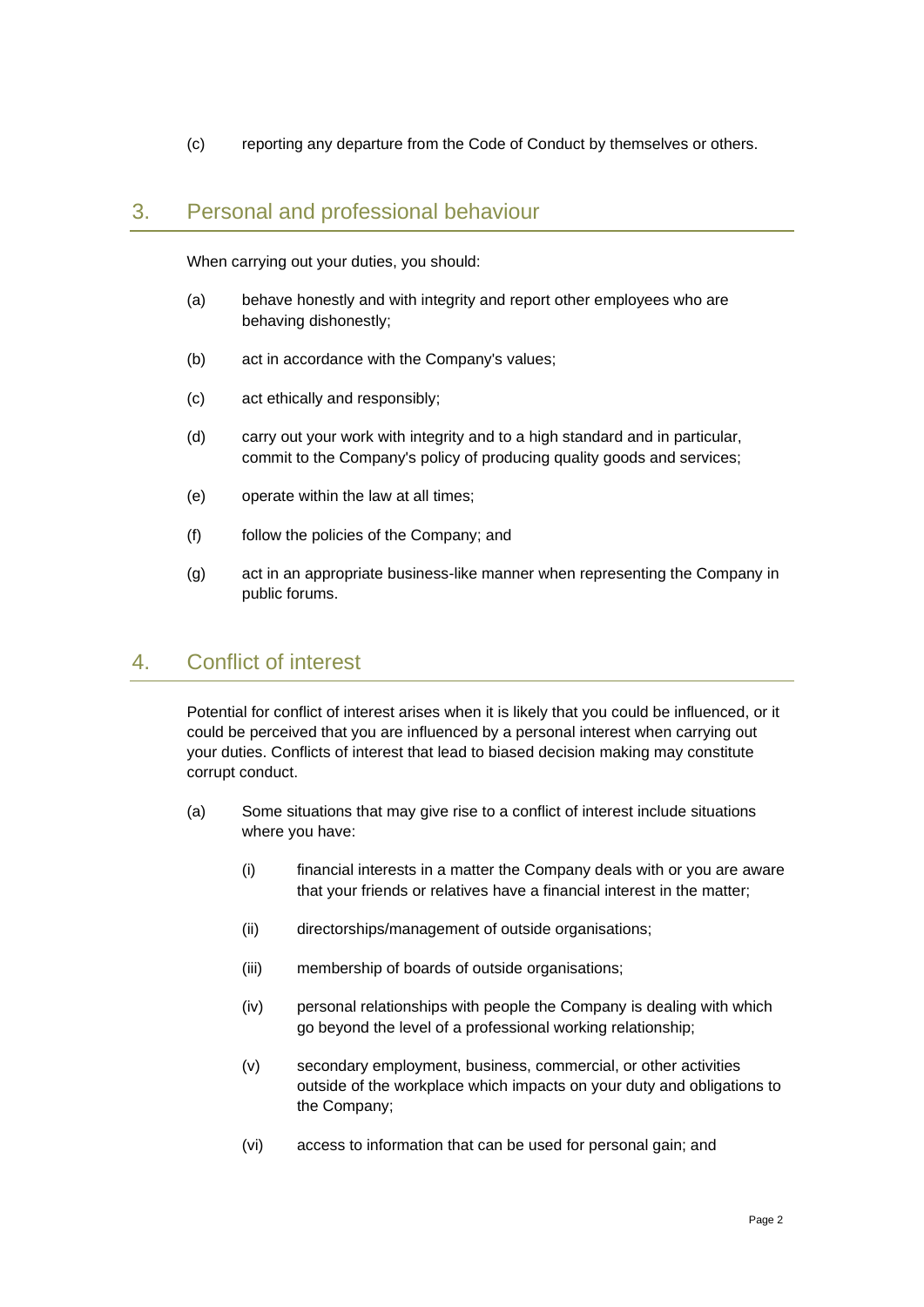- (vii) offer of an inducement.
- (b) You may often be the only person aware of the potential for conflict. It is your responsibility to avoid any conflict from arising that could compromise your ability to perform your duties impartially. You must report any potential or actual conflicts of interest to your manager.
- (c) If you are uncertain whether a conflict exists, you should discuss that matter with your manager and attempt to resolve any conflicts that may exist.
- (d) You must not submit or accept any bribe, or other improper inducement. Any such inducements are to be reported to your manager. Refer to the Company's Anti-Bribery and Anti-Corruption Policy for further information.

### 5. Public and media comment

- 5.1 Individuals have a right to give their opinions on political and social issues in their private capacity as members of the community.
- 5.2 Employees must not make official comment on matters relating to the Company unless they are:
	- (a) authorised to do so by the Managing Director and Chief Executive Officer (**CEO**); or
	- (b) giving evidence in court; or
	- (c) otherwise authorised or required to by law.
- 5.3 Employees must not release unpublished or privileged information unless they have the authority to do so from the CEO.
- 5.4 The above restrictions apply except where prohibited by law, for example in relation to "whistleblowing".
- 5.5 See the Company's Social Media Policy for further information.

### 6. Use of Company resources

- 6.1 Requests to use Company resources outside core business time should be referred to management for approval.
- 6.2 If employees are authorised to use Company resources outside core business times they must take responsibility for maintaining, replacing, and safeguarding the property and following any special directions or conditions that apply.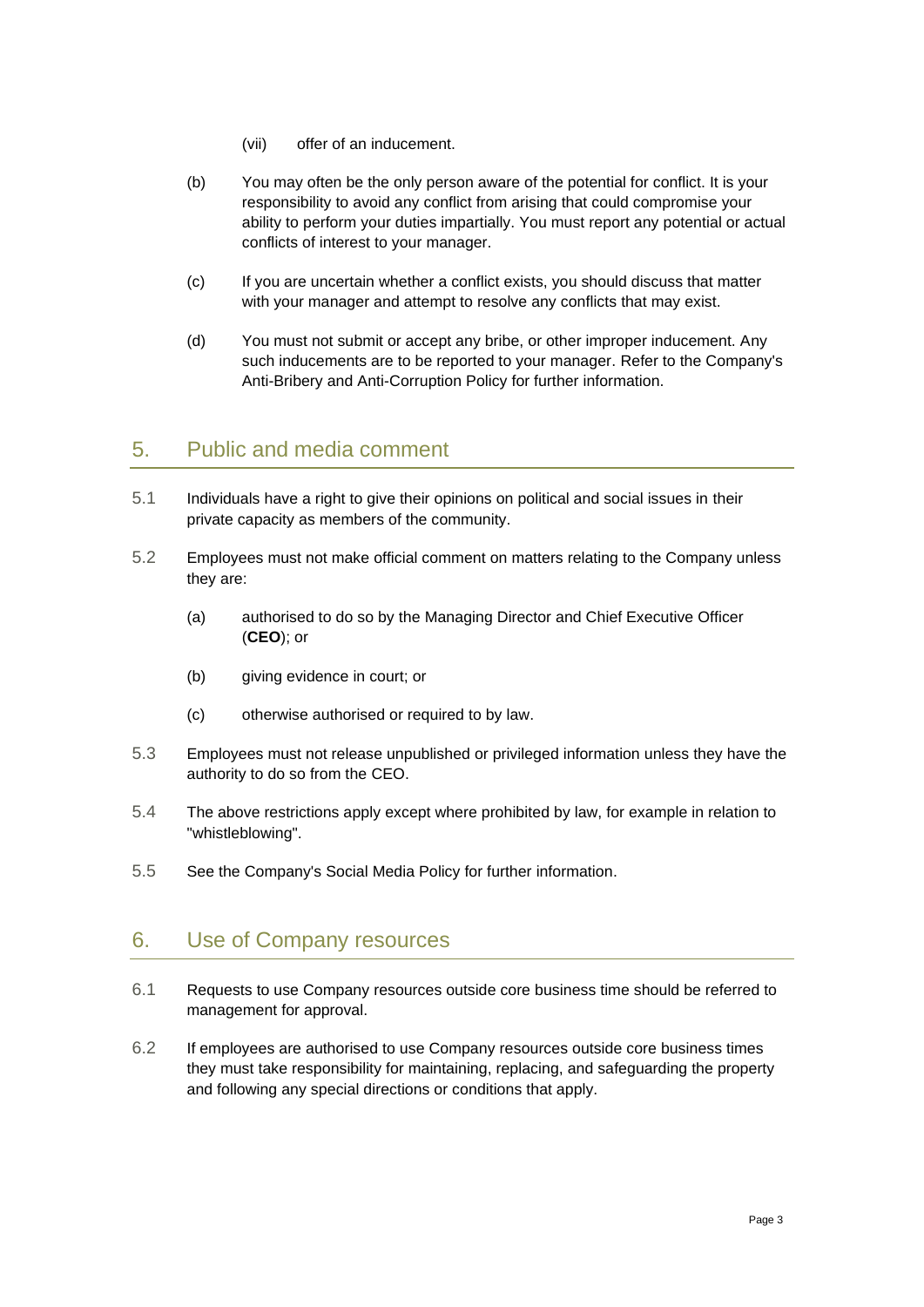6.3 Employees using Company resources without obtaining prior approval could face disciplinary and/or criminal action. Company resources are not to be used for any private commercial purposes.

# 7. Security of information

Employees are to make sure that confidential and sensitive information cannot be accessed by unauthorised persons. Sensitive material should be securely stored overnight or when unattended. Employees must ensure that confidential information is only disclosed or discussed with people who are authorised to have access to it. It is considered a serious act of misconduct to deliberately release confidential documents or information to unauthorised persons, and may incur disciplinary action.

# 8. Intellectual property/copyright

- 8.1 Intellectual property includes the rights relating to scientific discoveries, industrial designs, trademarks, service marks, commercial names ad designations, and inventions and is valuable to the Company.
- 8.2 The Company is the owner of intellectual property created by employees in the course of their employment unless a specific prior agreement has been made. Employees must obtain written permission to use any such intellectual property from the Company Secretary/Group Legal Counsel before making any use of that property for purposes other than as required in their role as employee.

# 9. Discrimination and harassment

- 9.1 Employees must not harass, discriminate, or support others who harass and discriminate against colleagues or members of the public on the grounds of sex, pregnancy, marital status, age, race (including their colour, nationality, descent, ethnic or religious background), physical or intellectual impairment, sexual orientation or identification.
- 9.2 Such harassment or discrimination may constitute an offence under legislation. Managers should understand and apply the principles of Equal Employment Opportunity.

# 10. Corrupt conduct

Corrupt conduct involves the dishonest or partial use of power or position which results in one person/group being advantaged over another. Corruption can take many forms including, but not limited to:

(a) official misconduct;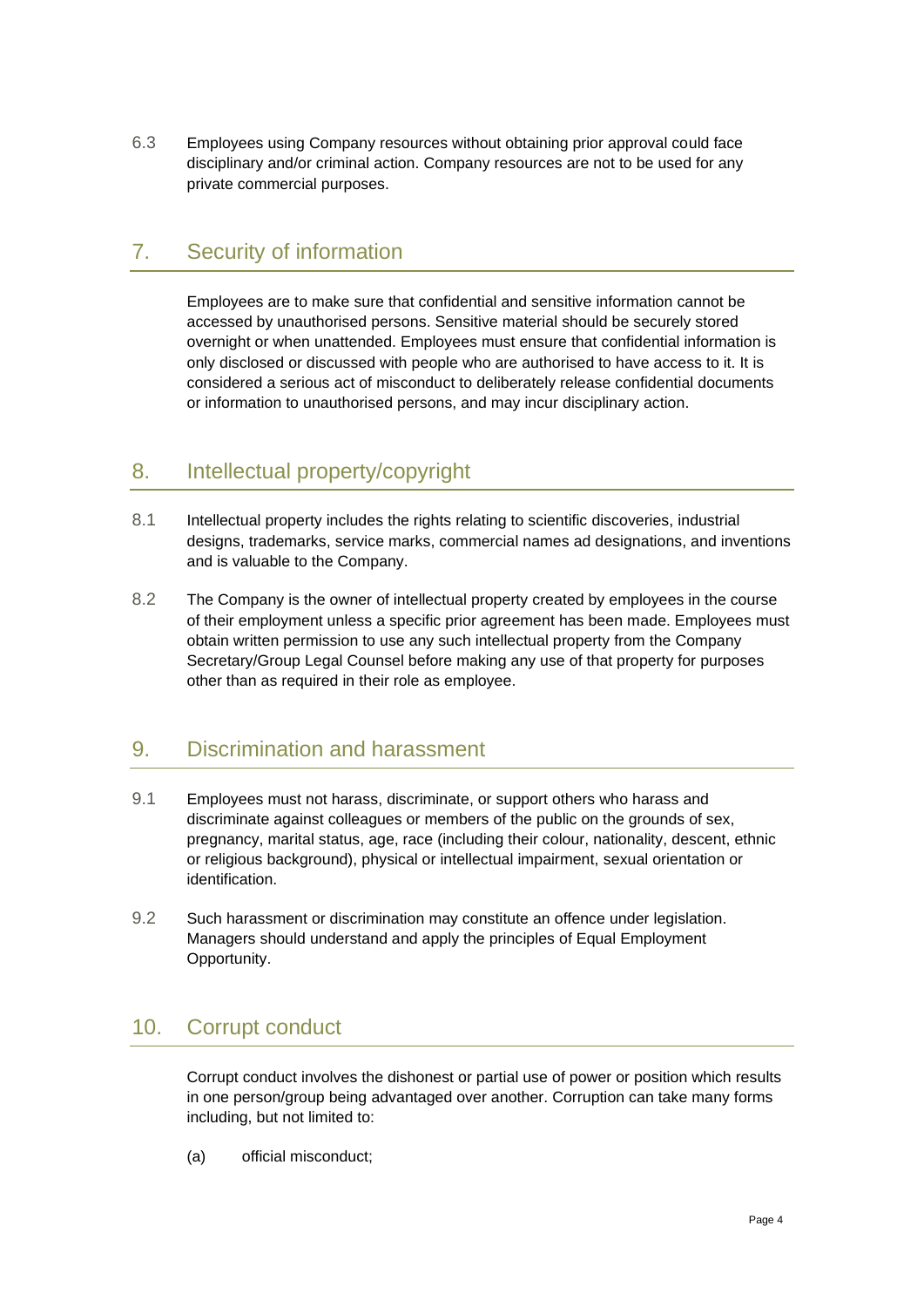- (b) bribery and blackmail;
- (c) unauthorised use of confidential information;
- (d) fraud; and
- (e) theft.

Corrupt conduct will not be tolerated by the Company. Disciplinary action up to and including dismissal will be taken in the event of any employee participating in corrupt conduct. Refer to the Company's Anti-Bribery and Anti-Corruption Policy for further information.

# 11. Occupational health and safety

- 11.1 It is the responsibility of all employees to act in accordance with occupational health and safety legislation, regulations and policies applicable to their respective organisations and to use security and safety equipment provided.
- 11.2 Specifically all employees are responsible for safety in their work area by:
	- (a) following the safety and security directives of management;
	- (b) advising management of areas where there is potential problem in safety and reporting suspicious occurrences; and
	- (c) minimising risks in the workplace.

### 12. Legislation

It is essential that all employees comply with the laws and regulations of the countries in which we operate. Violations of such laws may have serious consequences for the Company and any individuals concerned. Any known violation must be reported immediately to management.

### 13. Fair dealing

The Company aims to succeed through fair and honest competition and not through unethical or illegal business practices. Each employee should endeavour to deal fairly with the Company's suppliers, customers and other employees.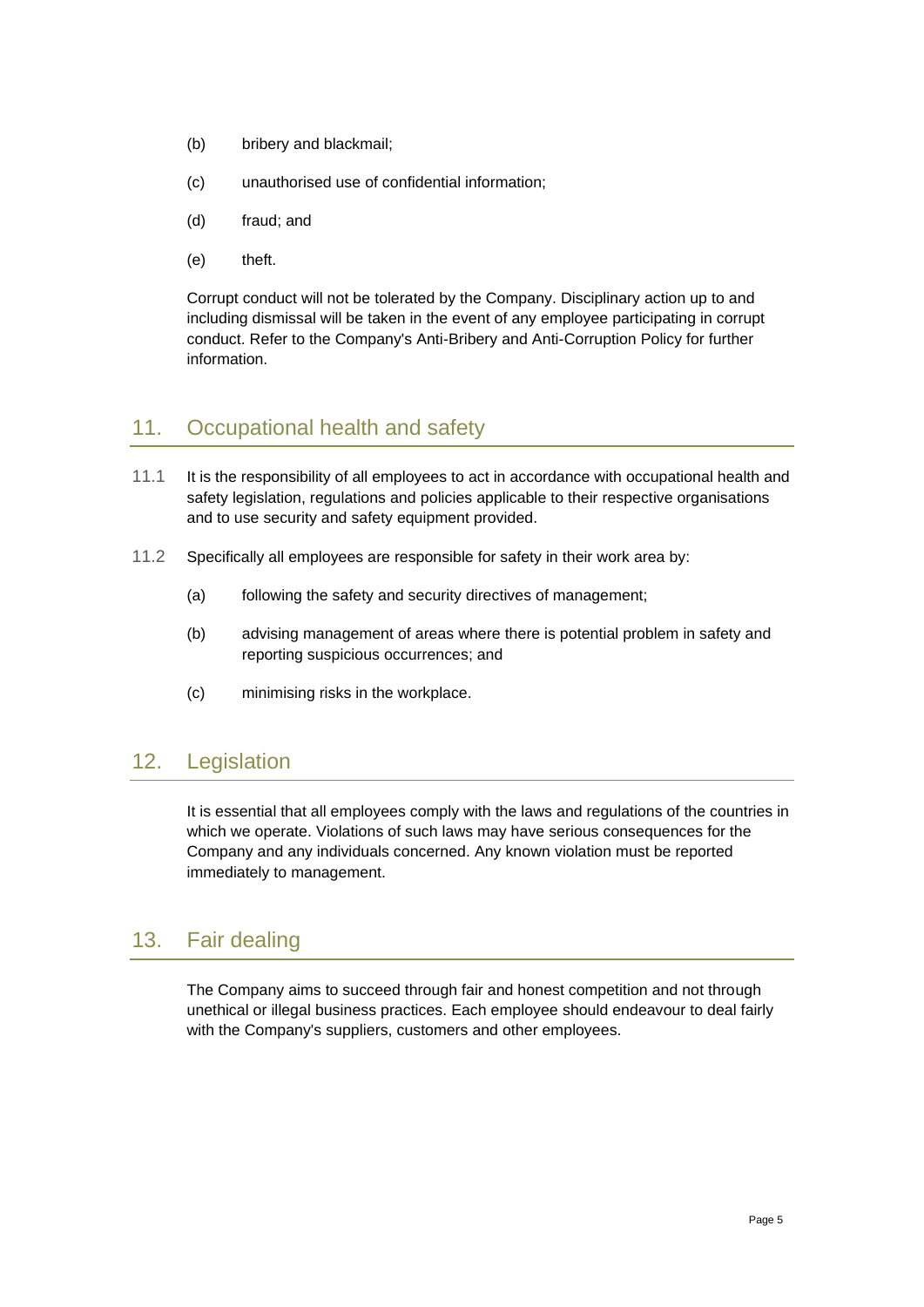### 14. Insider trading

All employees must observe the Company's "Trading Policy". In conjunction with the legal prohibition on dealing in the Company's securities when in possession of unpublished price sensitive information, the Company has established specific time periods when Directors, management and employees are permitted to buy and sell the Company's securities.

# 15. Responsibilities to investors

The Company strives for full, fair and accurate disclosure of financial and other information on a timely basis. Refer to the Company's Continuous Disclosure and Communications Policy.

# 16. Breaches of the code of conduct

- 16.1 Employees should note that breaches of certain sections of this Code of Conduct may be punishable under legislation.
- 16.2 Breaches of this Code of Conduct may lead to disciplinary action. The process for disciplinary action is outlined in Company policies and guidelines, relevant industrial awards and agreements.
- 16.3 Any material breaches of the Code of Conduct will be reported by the Company Secretary to the Board.

# 17. Reporting matters of concern

Employees are encouraged to raise any matters of concern in good faith with the head of their business unit or with the Company Secretary, without fear of retribution.

### 18. Review

This policy shall be reviewed annually by the Board to ensure that it is operating effectively and ascertain whether changes are required to the code.

### 19. Associated Documents

Statement of Values

Code of Conduct